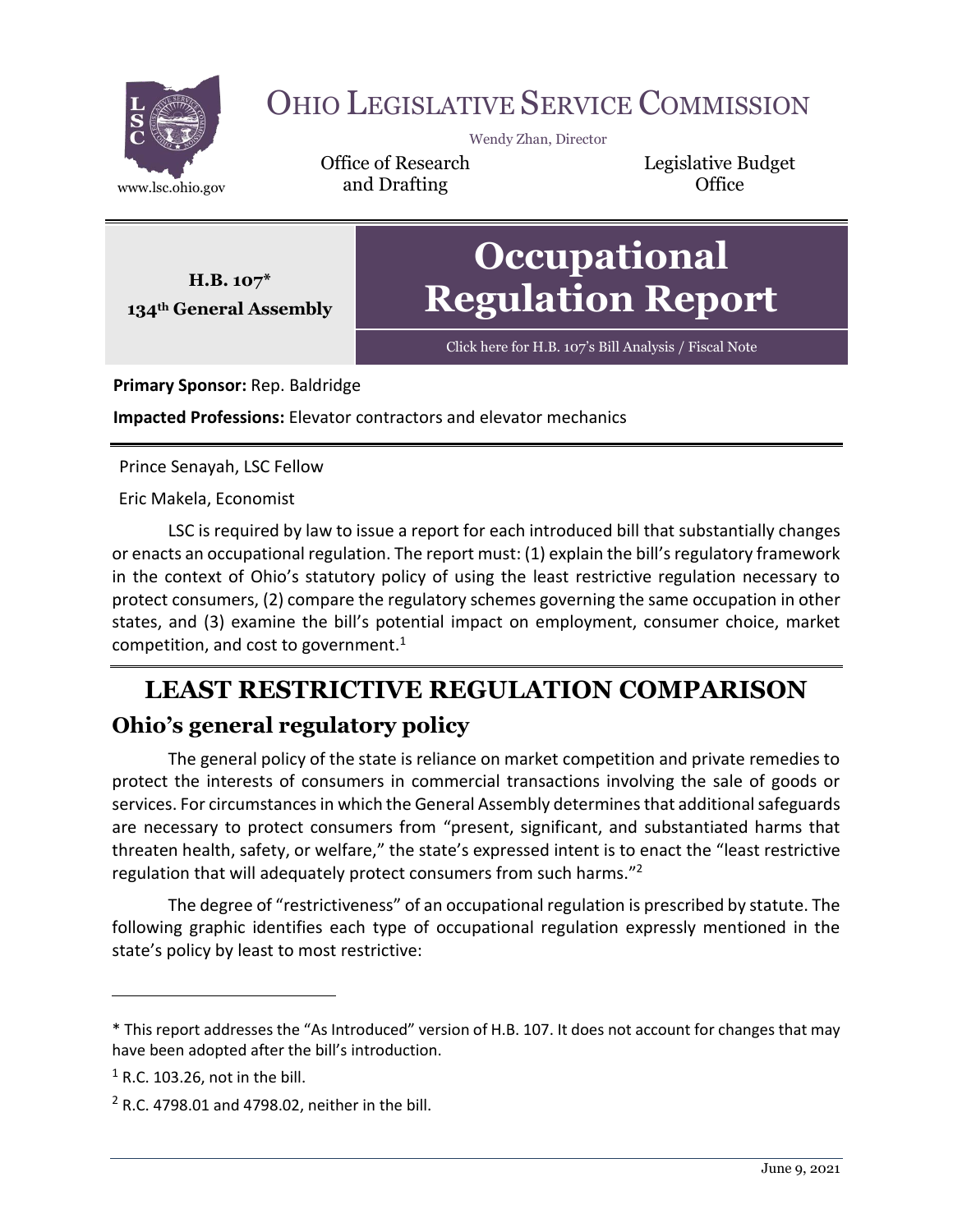

\*CSPL – The Consumer Sales Practices Law

The bill increases the restrictiveness of conveyance industry regulations by requiring licensure of elevator mechanics and elevator contractors and requiring elevator contractors to purchase and maintain liability insurance as a condition of licensure. It decreases the restrictiveness of regulations by exempting residential elevators from biennial inspection requirements.

#### **Necessity of regulations**

Representative Baldridge, the bill's sponsor, testified that the bill's regulations are intended to ensure the safety of the conveyance-riding public. Continuing law requires passenger elevators, escalators, moving walks, and freight elevators to be inspected twice each year (though the Board of Building Standards can reduce the frequency for certain low-capacity passenger elevators). Permanently installed power dumb-waiters, hoists, and other lifting and lowering apparatus that are not designed to carry people must be inspected once each year. Representative Baldridge praised the effectiveness of the state's inspection process but contended that additional safeguards are necessary to address safety between inspections. He noted that the majority of states require licensure of elevator mechanics.<sup>3</sup>

The public safety concerns identified in Representative Baldridge's testimony are also expressed in the bill. The bill states that the General Assembly's intent "is to provide for the safety of installers, maintainers, and users of elevators and other conveyances, as well as to promote public safety awareness." "The use of unsafe and defective lifting devices," the bill states, "imposes a substantial probability of serious and preventable injury to employees and the public." The bill further states that "prevention of these injuries and protection of employees and the public from unsafe conditions is in the best interest of the people" of Ohio.<sup>4</sup>

<sup>&</sup>lt;sup>3</sup> See Representative Brian Baldridge[, House Bill 107 Sponsor testimony,](https://ohiohouse.gov/committees/commerce-and-labor/meetings/cmte_h_commerce_1_2021-03-03-0400_176) March 3, 2021; and R.C. 4105.10.  $4$  R.C. 4785.021.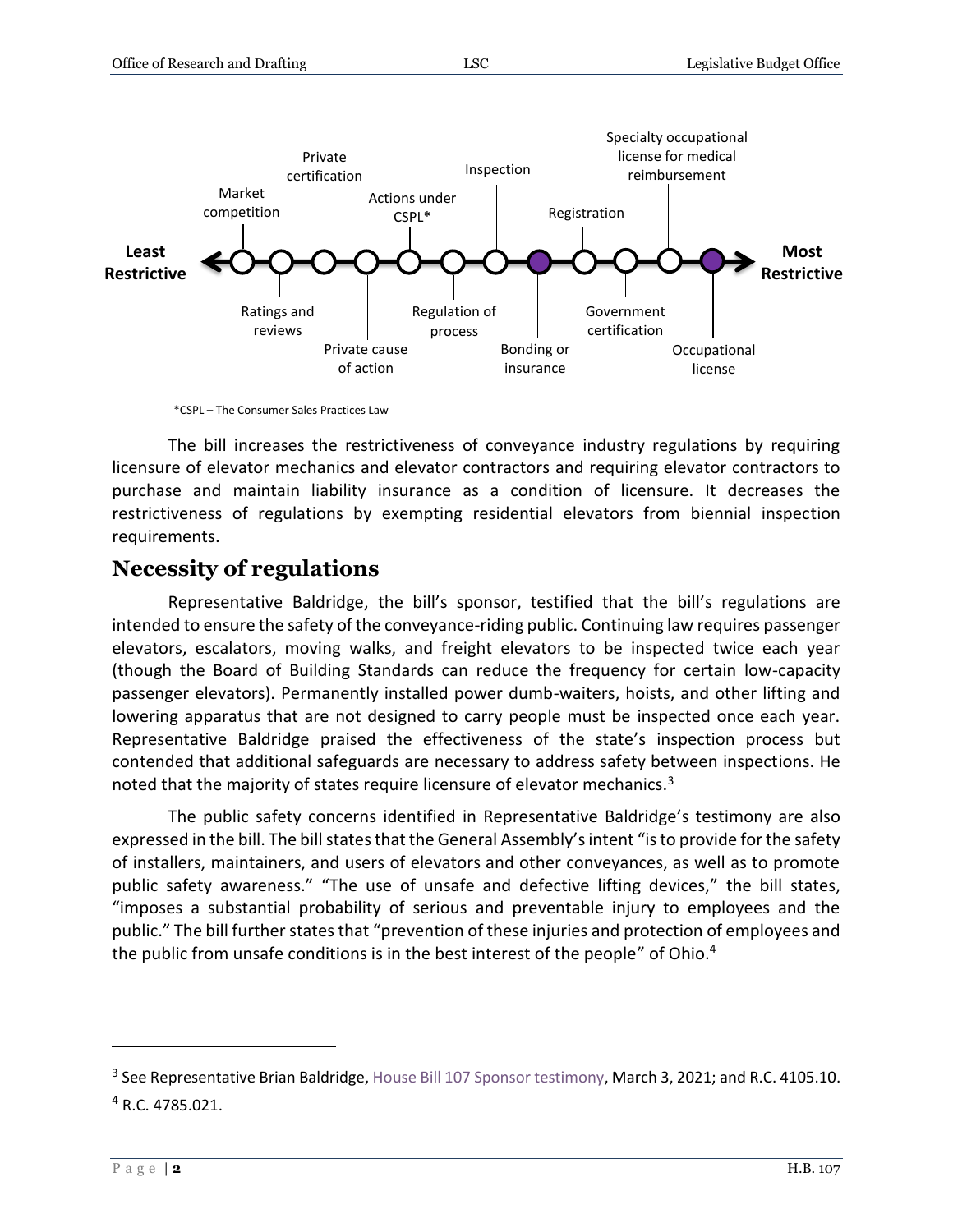#### **Restrictiveness of regulations**

Licensure is the most restrictive of all regulatory options identified within the state's continuum of regulations. Accordingly, the state's policy prescribes a narrow range of situations in which required licensure is appropriate; specifically, when all of the following circumstances are present: (1) the occupation involves providing a service regulated by both state and federal law, (2) the licensing framework allows individuals licensed in other states and territories to practice in Ohio, and (3) the licensing requirement is based on uniform national laws, practices, and examinations that have been adopted by at least 50 U.S. states and territories.<sup>5</sup>

Elevator safety and building standards are regulated within all 50 states to varying degrees and specifications. According to proponent testimony offered by Chelsea Chaney of the National Elevator Industry, Incorporated (NEII), 36 states require licensure of elevator mechanics.<sup>6</sup> The bill permits an individual licensed in another state with substantially equal licensure standards to obtain a license in Ohio without additional training or examination.<sup>7</sup> The bill appears to be based on the first revision of the NEII's model elevator law. According to the NEII, adoption of the codes would foster innovation with state-of-the-art elevator technology while maintaining or exceeding the safety requirements under the Safety Code for Elevator and Escalators developed by the American Society of Mechanical Engineers.<sup>8</sup> The number of states and territories that have adopted NEII's model elevator law is not readily apparent. Though, in light of the organization's sponsor testimony, it appears that fewer than 50 states and territories have done so.

#### **Insurance requirement**

The state's policy provides that an insurance requirement is appropriate when the intention of the regulation is to protect against externalities such as damages to third parties that are not the buyer or the seller.<sup>9</sup> The bill's requirement that elevator contractors carry insurance for injury, death, or property damage as well as workers' compensation insurance coverage appears to be consistent with this policy. It enhances the likelihood that persons injured due to negligent elevator installation and maintenance will be compensated for their damages.

#### **Other regulatory policies**

The bill supplements an established regulatory framework that currently applies to the installation and repair of conveyance systems. That framework includes a requirement that contractors submit an application to the Division of Industrial Compliance before installing a new

 $5$  R.C. 4798.02, not in the bill.

<sup>&</sup>lt;sup>6</sup> Chelsea Chaney, NEII, [Statement of the NEII Submitted to the Committee on Commerce and Labor,](https://www.legislature.ohio.gov/legislation/legislation-committee-documents?id=GA134-HB-107) March 24, 2021.

 $7$  R.C. 4785.04(D)(4), (D)(5), and (F)(2).

<sup>8</sup> NEII, [Model Safety Codes.](https://nationalelevatorindustry.org/wp-content/uploads/2019/02/Model-Code-Info-Sheet.pdf)

 $9$  R.C. 4798.02(B)(3), not in the bill.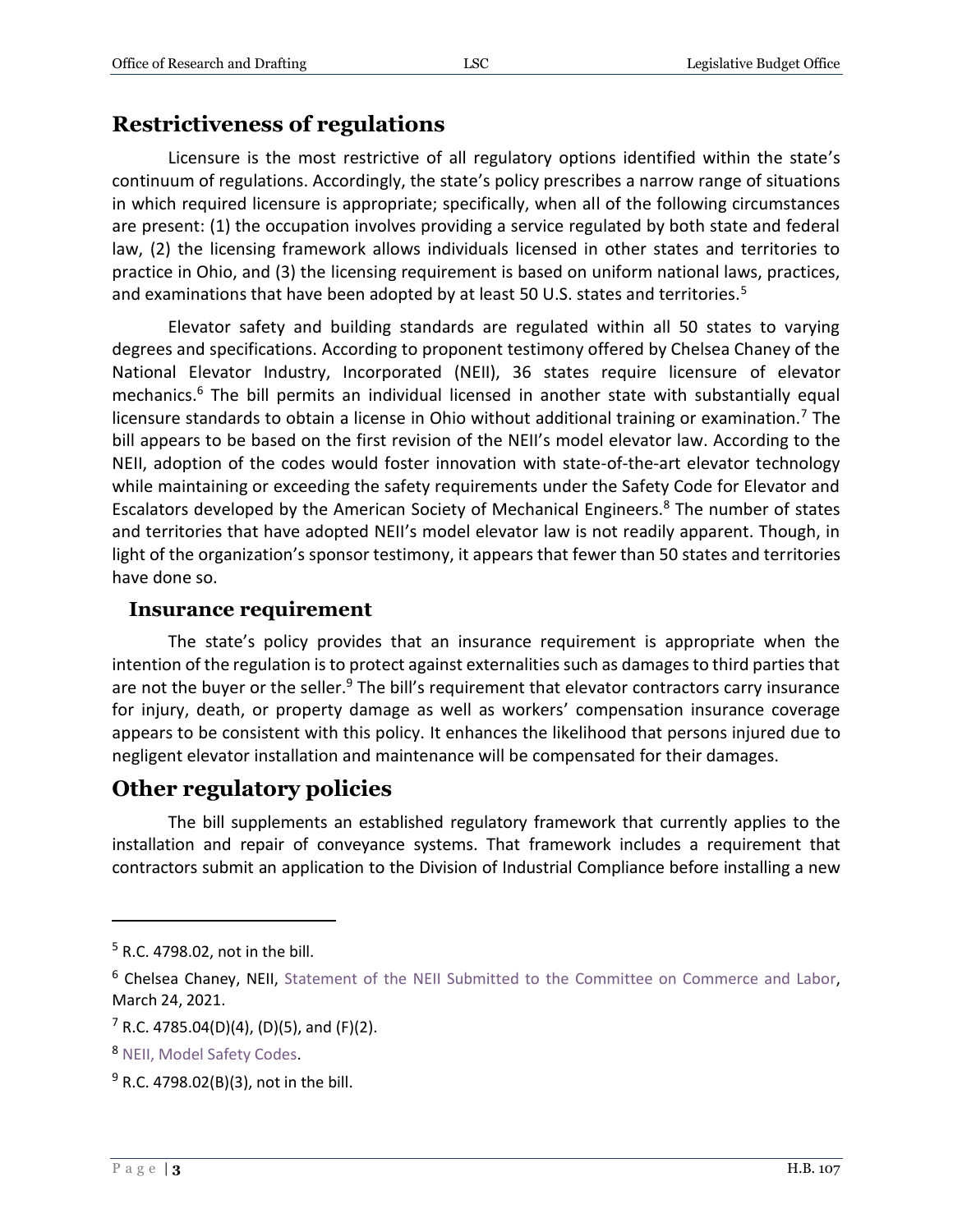elevator or moving an existing elevator to a new location and periodic inspection requirements for all conveyances.<sup>10</sup> Ohio law does not contain a general statement explaining the state's intent in regulating elevator mechanics and contractors. However, such a statement is included in the bill.<sup>11</sup>

### **IMPACT STATEMENT**

#### **Opportunities for employment**

Prohibiting companies and individuals from providing conveyance services without a state-issued license may reduce opportunities for employment. The degree to which the bill might reduce such opportunities depends significantly on decisions made by the Department of Commerce's Division of Industrial Compliance, the state entity that would issue the licenses. The bill allows the Division to set the amount of any application fees and determine the written examination that would serve as one possible method for verifying the applicant's knowledge; either of these elements of the regulatory environment could be made more stringent, or less, and could accordingly serve to reduce any effect on employment opportunities, or enlarge it. Besides these elements, the bill's requirement that licenses be renewed every two years and that mechanics participate in eight hours of continuing education in conveyance mechanics prior to renewal may also serve to reduce such opportunities. The provision for issuance of emergency licenses would serve to mitigate any effects on such opportunities.

#### **Consumer choice and market competition**

The bill may reduce the number of elevator contractors providing services in Ohio if any existing contractors are unable or unwilling to meet its requirements for licensure. This would have the effect of reducing both consumer choice and market competition. The bill requires contractors to furnish insurance equal to \$1 million per occurrence for injury or death for any number of individuals and at least \$500,000 for property damage per occurrence. The bill's insurance requirements may cause the business environment for elevator services to favor larger companies. Any fees charged by the Division of Industrial Compliance, as well as any increase in business costs due to insurance regulations, may be passed on to the consumers of elevator maintenance services, to the extent that the demand for those services permits it.

#### **Cost to government**

For information on the bill's cost to government, refer to LBO'[s fiscal note.](https://www.legislature.ohio.gov/download?key=16146&format=pdf)

### **SUMMARY OF PROPOSED REGULATIONS**

The bill requires licensure of individuals and entities that erect, construct, install, alter, service, repair, dismantle, remove, or maintain passenger and freight elevators, escalators, moving walks, and automated people movers (conveyances). These conveyance services licenses would be administered by the Division of Industrial Compliance within the Department of

<sup>10</sup> R.C. 4105.011, 4105.10, and 4105.16, not in the bill.

<sup>11</sup> R.C. 4785.021.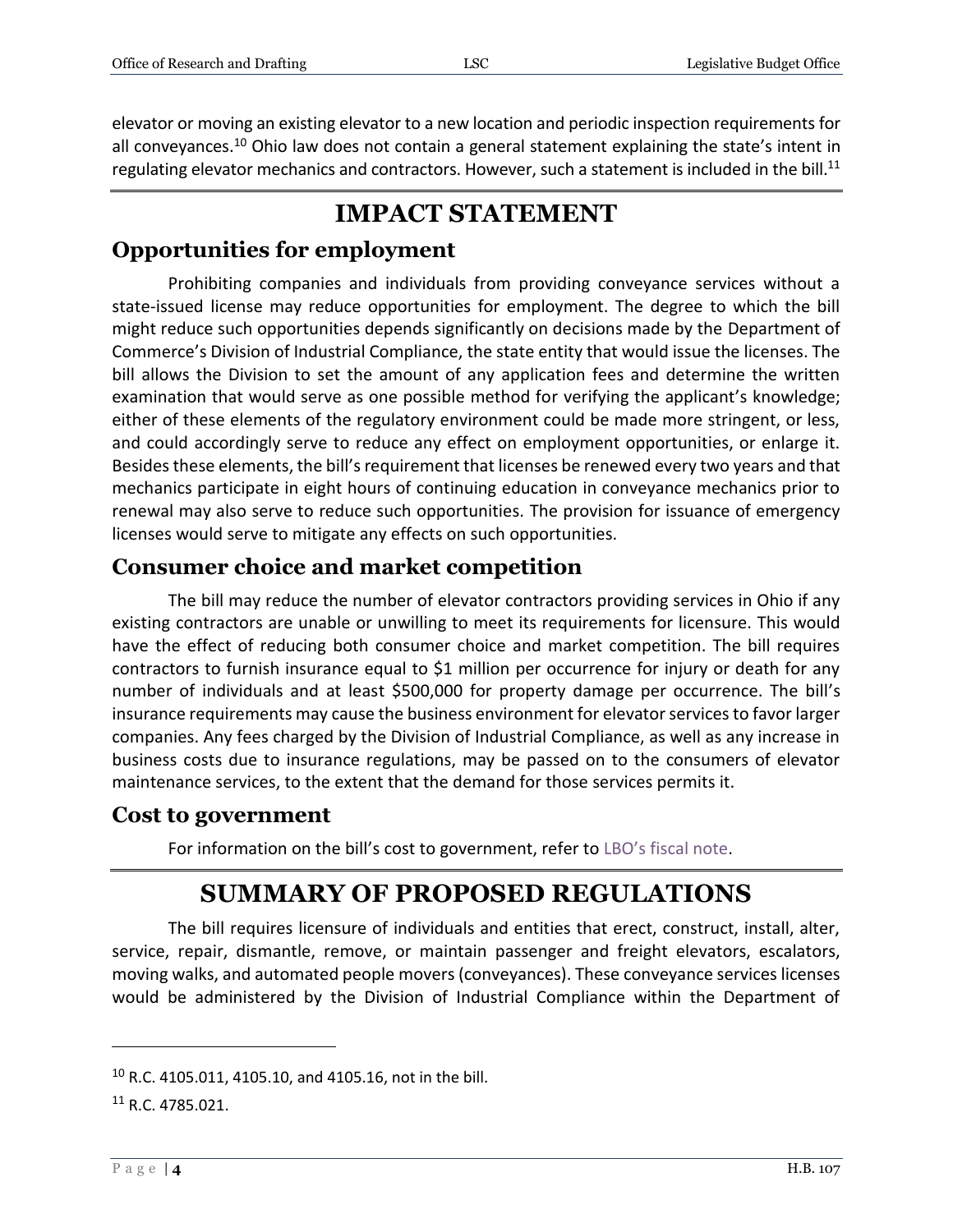Commerce. The bill also establishes minimum insurance requirements for elevator contractors and exempts elevators installed in private residences from existing inspection requirements.

For a full explanation of the bill's provisions, see the H.B. 107 [Bill Analysis.](https://www.legislature.ohio.gov/download?key=15831&format=pdf)

#### **Licensing requirements**

The bill creates four new occupational licenses: an elevator mechanic's license, an elevator contractor's license, an emergency elevator mechanic's license, and a temporary elevator mechanic's license (see the table below). Elevator mechanic's licenses and the elevator contractor's licenses may be obtained at any time by application to the Division. Emergency elevator mechanic's licenses are available only if the Division determines that an emergency exists due to a disaster or work stoppage and that there are insufficient licensed mechanics to respond to the event. Temporary elevator mechanic's licenses are available if the Division is notified by an elevator contractor that there are no licensed elevator mechanics available to provide conveyance services.

| <b>Conveyance Licenses</b> |                                                                                                                                                                                                                                  |                                                                                                                                                                                                                                            |                                                                                                                                                                                                           |  |
|----------------------------|----------------------------------------------------------------------------------------------------------------------------------------------------------------------------------------------------------------------------------|--------------------------------------------------------------------------------------------------------------------------------------------------------------------------------------------------------------------------------------------|-----------------------------------------------------------------------------------------------------------------------------------------------------------------------------------------------------------|--|
|                            | <b>Elevator Mechanic's</b><br>License                                                                                                                                                                                            | <b>Elevator Contractor's</b><br><b>License</b>                                                                                                                                                                                             | <b>Emergency and Temporary</b><br><b>Elevator Mechanic's</b><br><b>Licenses</b>                                                                                                                           |  |
| Description                | Permits an individual to<br>perform conveyance<br>services and electrical work<br>on conveyances.                                                                                                                                | Permits a business entity,<br>which may be a sole<br>proprietorship, to engage in<br>the business of providing<br>conveyance services.                                                                                                     | Permitted to perform the<br>same conveyance services<br>as an individual with an<br>elevator mechanic's license.                                                                                          |  |
| Qualifications             | Must demonstrate one of<br>the following:<br>1. Acceptable<br>combination of<br>documented<br>experience and<br>education credits,<br>including three years of<br>work experience and<br>completion of a written<br>examination; | Must either:<br>1. Employ a licensed<br>elevator mechanic and<br>have proof of<br>compliance with bill's<br>insurance<br>requirements; or<br>2. Hold a valid license<br>from a state with<br>similar licensure<br>standards. <sup>13</sup> | Must have acceptable<br>combination of<br>documented experience<br>and education to perform<br>services without direct<br>supervision, as attested by<br>a licensed elevator<br>contractor. <sup>14</sup> |  |

The requirements and qualifications for obtaining or renewing each license are as follows.

<sup>13</sup> R.C. 4785.04(F) and 4785.07.

<sup>14</sup> R.C. 4785.05 and 4785.051.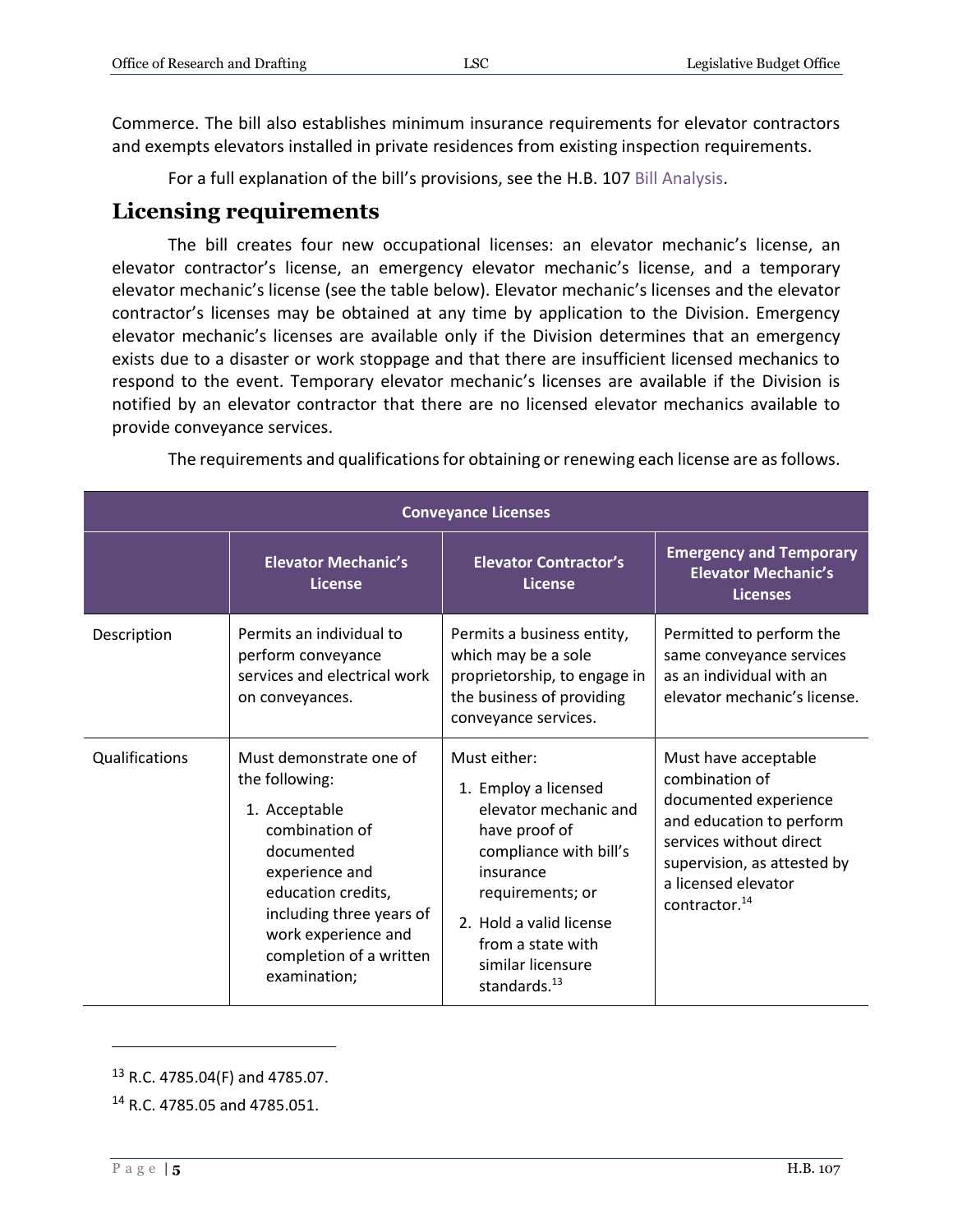|                  | <b>Conveyance Licenses</b>                                                                                                                                                                                        |                                                                                                                                                                                                                         |                                                                                                                                         |  |
|------------------|-------------------------------------------------------------------------------------------------------------------------------------------------------------------------------------------------------------------|-------------------------------------------------------------------------------------------------------------------------------------------------------------------------------------------------------------------------|-----------------------------------------------------------------------------------------------------------------------------------------|--|
|                  | <b>Elevator Mechanic's</b><br><b>License</b>                                                                                                                                                                      | <b>Elevator Contractor's</b><br><b>License</b>                                                                                                                                                                          | <b>Emergency and Temporary</b><br><b>Elevator Mechanic's</b><br><b>Licenses</b>                                                         |  |
|                  | 2. Acceptable proof of<br>working as an elevator<br>construction,<br>maintenance, or repair<br>person without direct<br>supervision for at least<br>three years<br>immediately prior to<br>bill's effective date; |                                                                                                                                                                                                                         |                                                                                                                                         |  |
|                  | 3. Certificate of<br>completion or other<br>evidence of passing the<br>mechanic's<br>examination of a<br>nationally recognized<br>training program;                                                               |                                                                                                                                                                                                                         |                                                                                                                                         |  |
|                  | 4. Certificate of<br>completion of<br>apprenticeship program<br>for elevator mechanics;<br>or                                                                                                                     |                                                                                                                                                                                                                         |                                                                                                                                         |  |
|                  | 5. Valid license from a<br>state with similar<br>licensure standards. <sup>12</sup>                                                                                                                               |                                                                                                                                                                                                                         |                                                                                                                                         |  |
| Other conditions | Must not have been<br>convicted of or pleaded<br>guilty to a crime of moral<br>turpitude or a disqualifying<br>offense.<br>Must not have<br>demonstrated<br>incompetence or<br>untrustworthiness.                 | Must present proof of<br>insurance coverage of at<br>least \$1 million for injury or<br>death and \$500,000 for<br>property damage in any<br>one occurrence and of<br>workers' compensation<br>insurance. <sup>16</sup> | Division must determine<br>that an emergency or a<br>shortage of licensed<br>mechanics exists before<br>such licenses may be<br>issued. |  |

 $12$  R.C. 4785.04(D).

<sup>16</sup> R.C. 4785.07.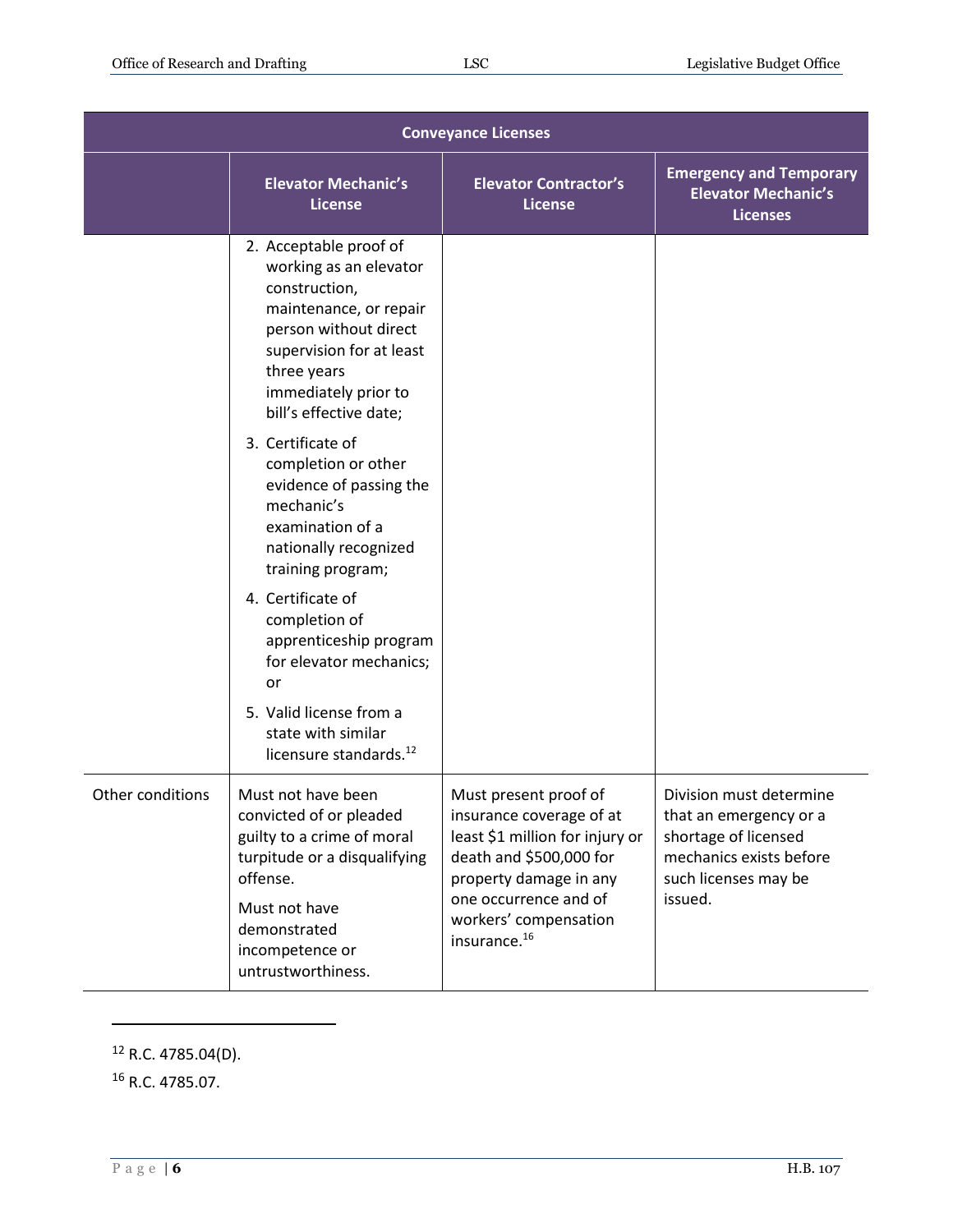|                                                          | <b>Conveyance Licenses</b>                                                                                                             |                                                                |                                                                                                                       |  |  |
|----------------------------------------------------------|----------------------------------------------------------------------------------------------------------------------------------------|----------------------------------------------------------------|-----------------------------------------------------------------------------------------------------------------------|--|--|
|                                                          | <b>Elevator Mechanic's</b><br><b>License</b>                                                                                           | <b>Elevator Contractor's</b><br><b>License</b>                 | <b>Emergency and Temporary</b><br><b>Elevator Mechanic's</b><br><b>Licenses</b>                                       |  |  |
|                                                          | Must not have committed<br>fraud or violated other<br>statutes or administrative<br>rules specified by the bill. <sup>15</sup>         |                                                                |                                                                                                                       |  |  |
| Application and<br>license renewal<br>fees <sup>17</sup> | Fee schedules established<br>by rule of the<br>Superintendent of                                                                       | Fee schedules established<br>by rule of the<br>Superintendent. | Division prohibited from<br>charging fee for emergency<br>elevator mechanic's license.                                |  |  |
|                                                          | Industrial Compliance.                                                                                                                 |                                                                | Division establishes an<br>application fee for a<br>temporary elevator<br>mechanic's license.                         |  |  |
| Post-licensure<br>requirements                           | Complete at least eight<br>hours of continuing<br>education within one year<br>immediately preceding<br>license renewal. <sup>18</sup> | N/A                                                            | N/A                                                                                                                   |  |  |
| License term                                             | Valid for two years and is<br>renewable. <sup>19</sup>                                                                                 | Valid for two years and is<br>renewable. <sup>20</sup>         | Emergency license valid for<br>45 days and renewable for<br>duration of the state of<br>emergency.                    |  |  |
|                                                          |                                                                                                                                        |                                                                | Temporary license valid<br>only while the licensee is<br>employed by elevator<br>contractor and is<br>renewable. $21$ |  |  |

<sup>15</sup> R.C. 4785.04(E).

<sup>17</sup> R.C. 4785.08.

 $\overline{a}$ 

<sup>18</sup> R.C. 4785.041.

 $19$  R.C. 4785.04(H).

 $20$  R.C. 4785.04(H).

 $21$  R.C. 4785.05(E) and 4785.051(C).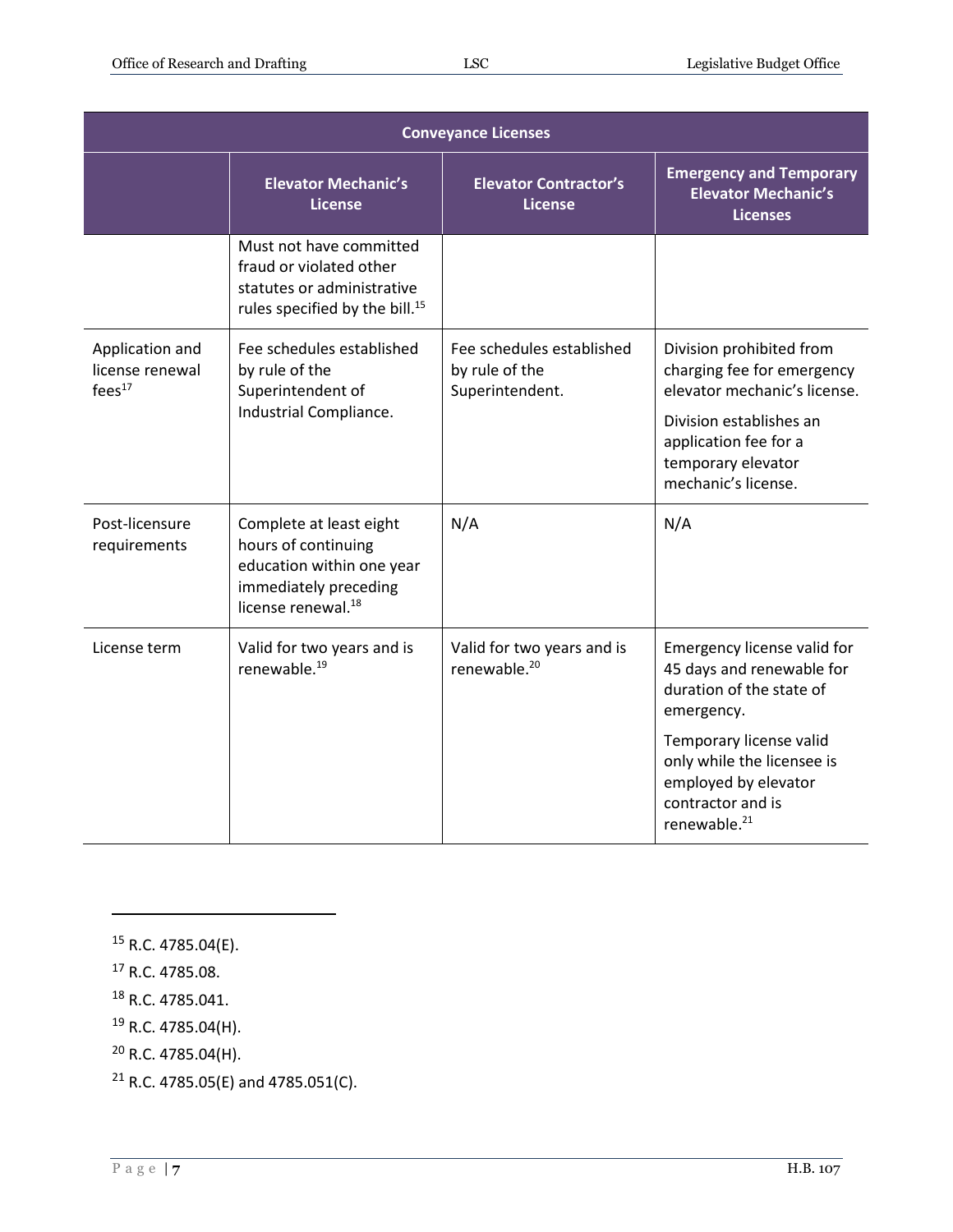#### **Insurance requirement**

As indicated in the table above, the bill requires elevator contractors to carry liability insurance coverage of at least \$1 million for injury or death of any number of people involved in any one occurrence and \$500,000 for property damage in any one occurrence. It also requires elevator contractors to have workers' compensation insurance coverage.<sup>22</sup>

#### **Inspection requirement**

The bill modifies the inspection regime that applies to elevators in private residences. Current law requires inspections twice each year unless the Board of Building Standards permits a reduction in frequency. Under the bill, elevators in private residences are exempt from those inspection requirements. 23

<sup>22</sup> R.C. 4785.04(F) and 4785.07.

 $23$  R.C. 4105.10 and 4785.019(A)(23).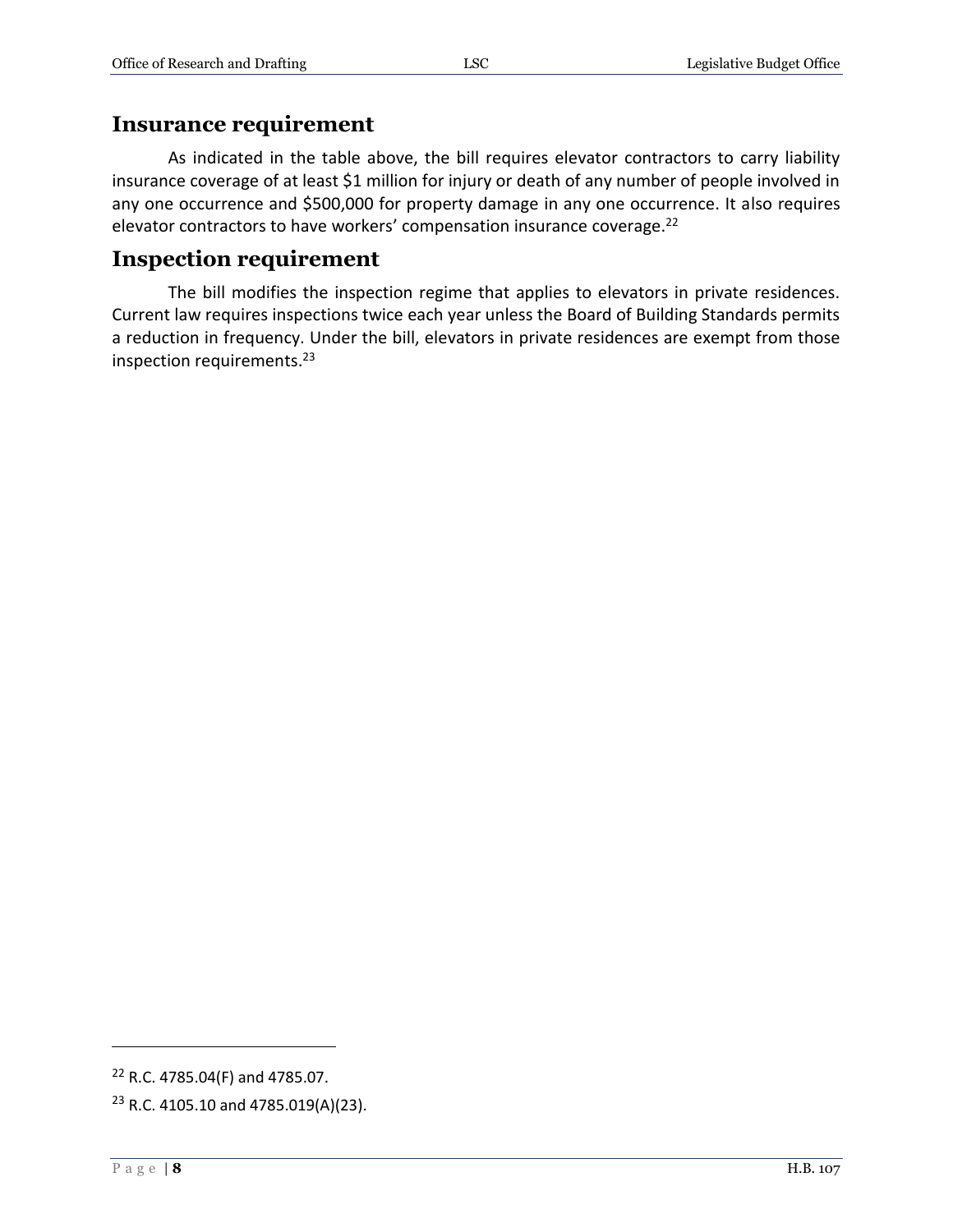### **COMPARISON TO OTHER STATES**

All of the surrounding states require licensure of elevator mechanics, and all but West Virginia require licensure of elevator contractors. Qualifications for licensure in the surrounding states are generally on par with those proposed under the bill. The table below summarizes each state's licensure requirements in more detail.

|                 | Elevator Mechanic and Elevator Contractor Licensure in Surrounding States |                                                                                                                                                                                                                                                                                                                                                                                                                                                                                     |                                                                                   |                                                                                                                |  |
|-----------------|---------------------------------------------------------------------------|-------------------------------------------------------------------------------------------------------------------------------------------------------------------------------------------------------------------------------------------------------------------------------------------------------------------------------------------------------------------------------------------------------------------------------------------------------------------------------------|-----------------------------------------------------------------------------------|----------------------------------------------------------------------------------------------------------------|--|
| <b>State</b>    | <b>Occupational License or</b><br><b>Certificate</b>                      | <b>Licensure Qualifications</b>                                                                                                                                                                                                                                                                                                                                                                                                                                                     | <b>Fees and Insurance</b>                                                         | <b>Other Requirements and</b><br><b>Information</b>                                                            |  |
| Indiana $^{24}$ | Elevator mechanic's<br>license                                            | Must satisfy one of the following:<br>1. Hold an active elevator<br>mechanic's license issued by<br>another state that has<br>equivalent or more vigorous<br>licensing standards (as<br>determined by the Indiana Fire<br>Prevention and Building Safety<br>Commission);<br>2. Successfully complete a<br>written competency<br>examination and have at least<br>one of the following:<br>a. At least three years of<br>documented work experience<br>in construction, maintenance, | \$100 fee for initial license or<br>license renewal.<br>No insurance requirement. | Must complete eight hours<br>of continuing education<br>instruction within one year<br>before license renewal. |  |

<sup>24</sup> Ind. Stat. Ann. §§ 22-15-5-7, 8, 11, 12, 13, 14, and 15; 675 Ind. Admin. Code § 12-3-15.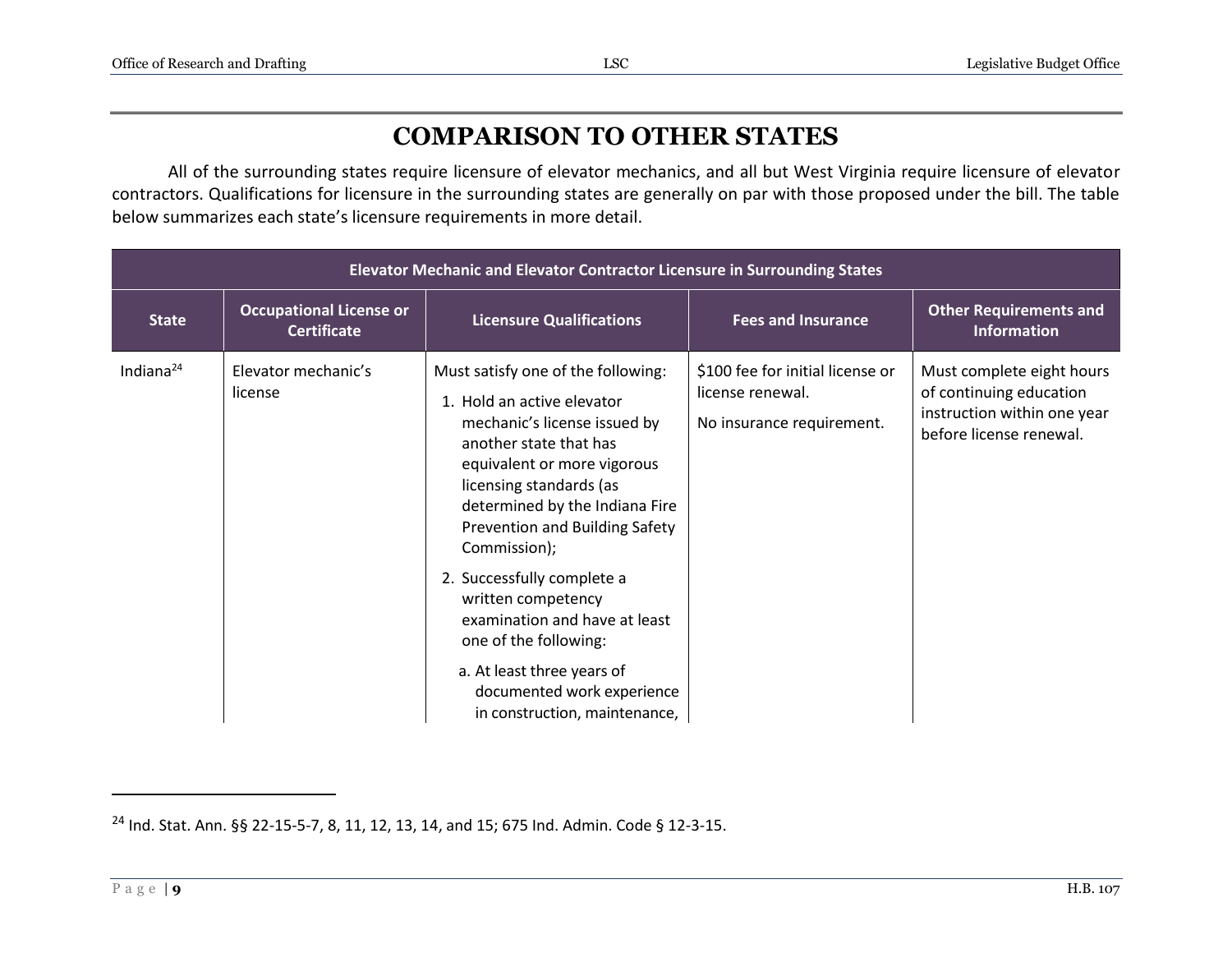| Elevator Mechanic and Elevator Contractor Licensure in Surrounding States |                                                      |                                                                                                                                                                                                                                                                |                           |                                                     |
|---------------------------------------------------------------------------|------------------------------------------------------|----------------------------------------------------------------------------------------------------------------------------------------------------------------------------------------------------------------------------------------------------------------|---------------------------|-----------------------------------------------------|
| <b>State</b>                                                              | <b>Occupational License or</b><br><b>Certificate</b> | <b>Licensure Qualifications</b>                                                                                                                                                                                                                                | <b>Fees and Insurance</b> | <b>Other Requirements and</b><br><b>Information</b> |
|                                                                           |                                                      | and service or repair within<br>the elevator industry;                                                                                                                                                                                                         |                           |                                                     |
|                                                                           |                                                      | b. At least 18 months of<br>documented work<br>experience in the elevator<br>industry and at least three<br>years of experience in a<br>related field; or                                                                                                      |                           |                                                     |
|                                                                           |                                                      | c. Completed an<br>apprenticeship program<br>registered with the U.S.<br><b>Bureau of Apprenticeship</b><br>and Training or a state<br>apprenticeship program that<br>is equivalent to at least three<br>years of work experience in<br>the elevator industry. |                           |                                                     |
|                                                                           |                                                      | 3. Successfully complete an<br>elevator mechanic's program<br>that consists of a combination<br>of extensive training and a<br>comprehensive examination<br>approved by the Commission.                                                                        |                           |                                                     |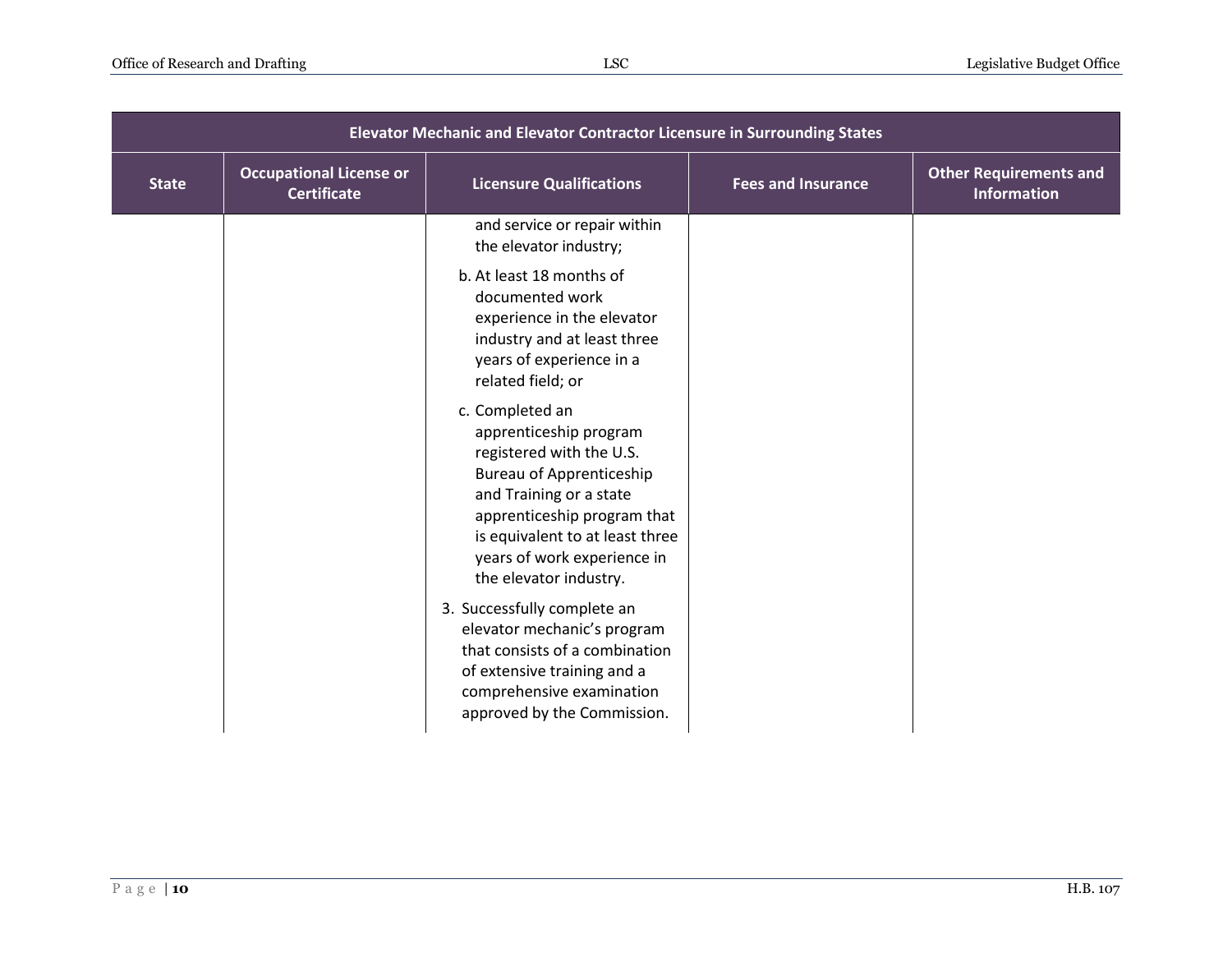|              | Elevator Mechanic and Elevator Contractor Licensure in Surrounding States |                                                                                                                                                                                                                                                                                                                                                                                                                                                                                                                            |                                                                                                                                                                                                                                            |                                                                                                                                                                               |
|--------------|---------------------------------------------------------------------------|----------------------------------------------------------------------------------------------------------------------------------------------------------------------------------------------------------------------------------------------------------------------------------------------------------------------------------------------------------------------------------------------------------------------------------------------------------------------------------------------------------------------------|--------------------------------------------------------------------------------------------------------------------------------------------------------------------------------------------------------------------------------------------|-------------------------------------------------------------------------------------------------------------------------------------------------------------------------------|
| <b>State</b> | <b>Occupational License or</b><br><b>Certificate</b>                      | <b>Licensure Qualifications</b>                                                                                                                                                                                                                                                                                                                                                                                                                                                                                            | <b>Fees and Insurance</b>                                                                                                                                                                                                                  | <b>Other Requirements and</b><br><b>Information</b>                                                                                                                           |
|              | Elevator contractor's<br>license                                          | Must satisfy one of the following:<br>1. Hold a valid elevator<br>contractor's license issued by<br>another state that has<br>equivalent or more vigorous<br>licensing standards (as<br>determined by the Indiana<br>Department or the Fire<br>Prevention and Building Safety<br>Commission to be equivalent<br>to Indiana's);<br>2. Have at least five years of<br>documented work experience<br>in the elevator industry and<br>successfully complete a written<br>competency examination<br>approved by the Commission. | \$500 fee for initial license or<br>renewal.<br>Must file a certificate of<br>insurance proving the<br>applicant has general liability<br>coverage of at least<br>\$1 million for injury or death<br>and \$500,000 for property<br>damage. | Must provide proof of<br>workers' compensation<br>coverage.<br>Must complete eight hours<br>of continuing education<br>instruction within one year<br>before license renewal. |
|              | Temporary or emergency<br>elevator mechanic's<br>licenses                 | Must provide sufficient<br>documented experience and<br>education to perform elevator<br>construction, maintenance, or<br>service and repair.                                                                                                                                                                                                                                                                                                                                                                              | \$100 fee for license.                                                                                                                                                                                                                     | Both licenses are valid for<br>60 days.<br>The emergency license<br>may be renewed twice.                                                                                     |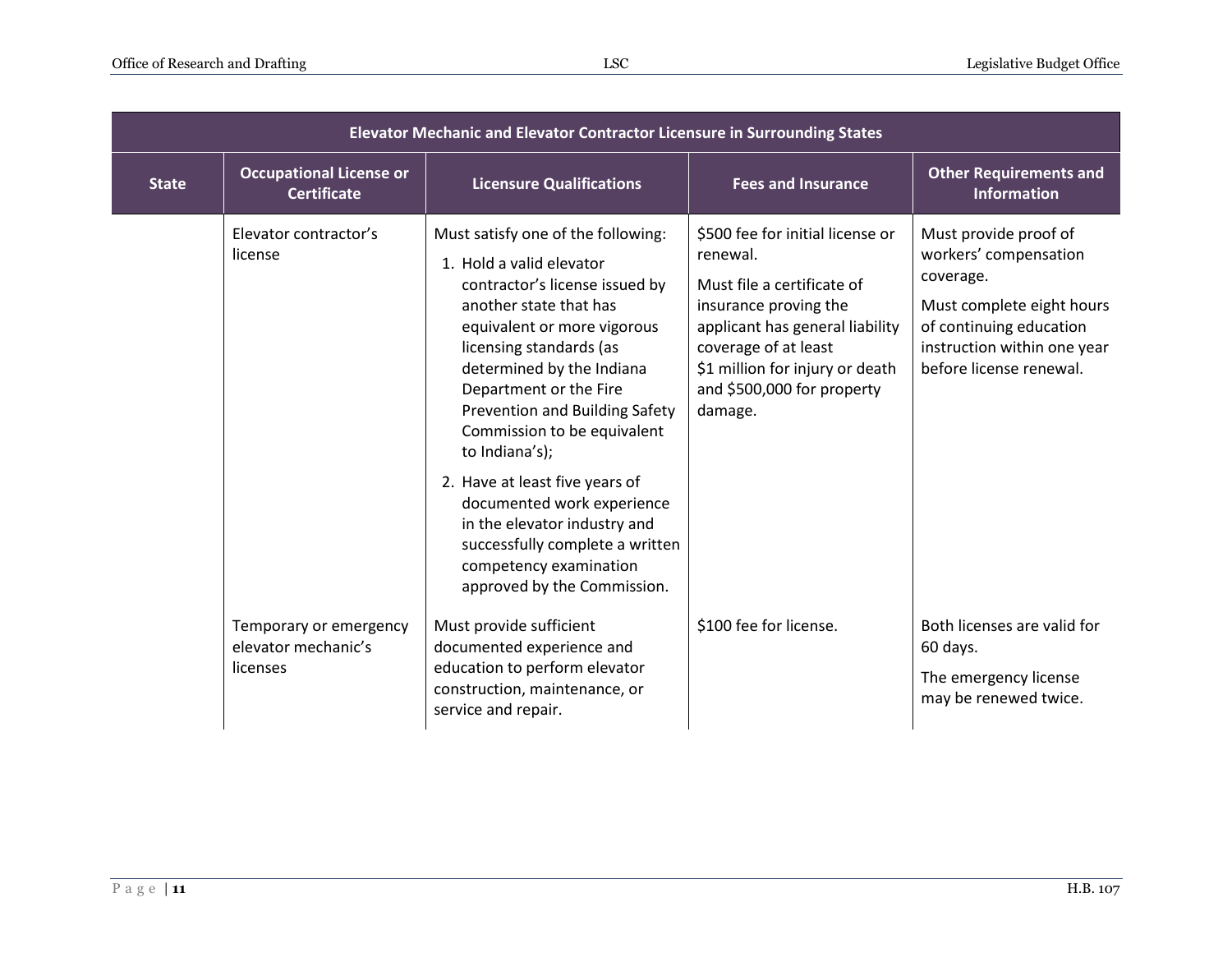|                        | Elevator Mechanic and Elevator Contractor Licensure in Surrounding States                         |                                                                                                                                                                                                                                                                                                                                                                                                                                                                                                                                                             |                           |                                                                            |  |
|------------------------|---------------------------------------------------------------------------------------------------|-------------------------------------------------------------------------------------------------------------------------------------------------------------------------------------------------------------------------------------------------------------------------------------------------------------------------------------------------------------------------------------------------------------------------------------------------------------------------------------------------------------------------------------------------------------|---------------------------|----------------------------------------------------------------------------|--|
| <b>State</b>           | <b>Occupational License or</b><br><b>Certificate</b>                                              | <b>Licensure Qualifications</b>                                                                                                                                                                                                                                                                                                                                                                                                                                                                                                                             | <b>Fees and Insurance</b> | <b>Other Requirements and</b><br><b>Information</b>                        |  |
| Kentucky <sup>25</sup> | Elevator mechanic's<br>license or accessibility and<br>residential elevator<br>mechanic's license | Must satisfy one or more of the<br>following:<br>1. Pass a written, oral, or<br>computerized examination<br>administered by the Kentucky<br>Department of Housing,<br><b>Buildings, and Construction</b><br>and demonstrate:<br>a. At least three years of work<br>experience in the elevator<br>industry if the applicant is<br>seeking an elevator<br>mechanic's license; or<br>b. At least one year of work<br>experience in the elevator<br>industry if the applicant is<br>seeking an accessibility and<br>residential elevator<br>mechanic's license. | \$96 annual license fee.  | Must complete at least<br>eight hours of continuing<br>education annually. |  |

<sup>25</sup> Ky. Rev. Stat. §§ 198B.400, 4003, 4009, 4011, 4013, 4015, 4017, 4019, 4021, 4023, 4025, and 410; 815 Ky. Admin. Regs. § 4:030.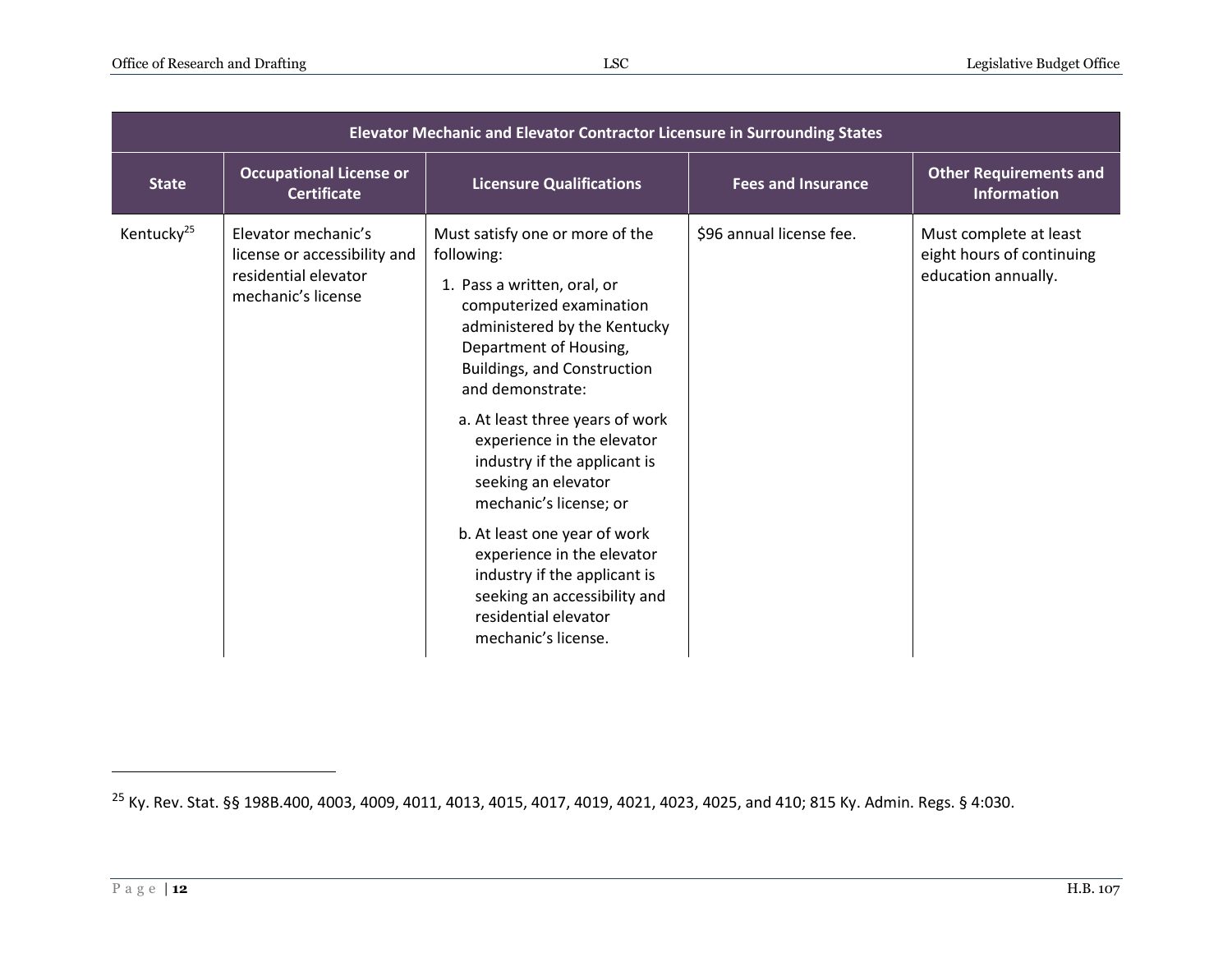|              | Elevator Mechanic and Elevator Contractor Licensure in Surrounding States |                                                                                                                                                                                                                                                                                           |                           |                                                     |
|--------------|---------------------------------------------------------------------------|-------------------------------------------------------------------------------------------------------------------------------------------------------------------------------------------------------------------------------------------------------------------------------------------|---------------------------|-----------------------------------------------------|
| <b>State</b> | <b>Occupational License or</b><br><b>Certificate</b>                      | <b>Licensure Qualifications</b>                                                                                                                                                                                                                                                           | <b>Fees and Insurance</b> | <b>Other Requirements and</b><br><b>Information</b> |
|              |                                                                           | 2. Have at least three years of<br>work experience without direct<br>and immediate supervision as<br>an elevator constructor,<br>maintenance, or repair person<br>immediately prior to<br>July 1, 2011; <sup>26</sup><br>3. Provide a certificate of                                      |                           |                                                     |
|              |                                                                           | completion from a nationally<br>recognized training program<br>for the elevator industry;                                                                                                                                                                                                 |                           |                                                     |
|              |                                                                           | 4. Provide certificate of<br>completion of an<br>apprenticeship program for<br>elevator mechanics, having<br>standards substantially equal<br>to Kentucky licensure<br>requirements and proof of<br>registration with the U.S.<br>Bureau of Apprenticeship and<br>Training. <sup>27</sup> |                           |                                                     |

<sup>&</sup>lt;sup>26</sup> Ky. Rev. Stat. § 198B.4015. Only applies to individuals who applied to the Kentucky Department of Housing, Buildings, and Construction for a license prior to July 1, 2012.

<sup>&</sup>lt;sup>27</sup> May include a program from the NEII Educational Program or the National Association of Elevator Contractors.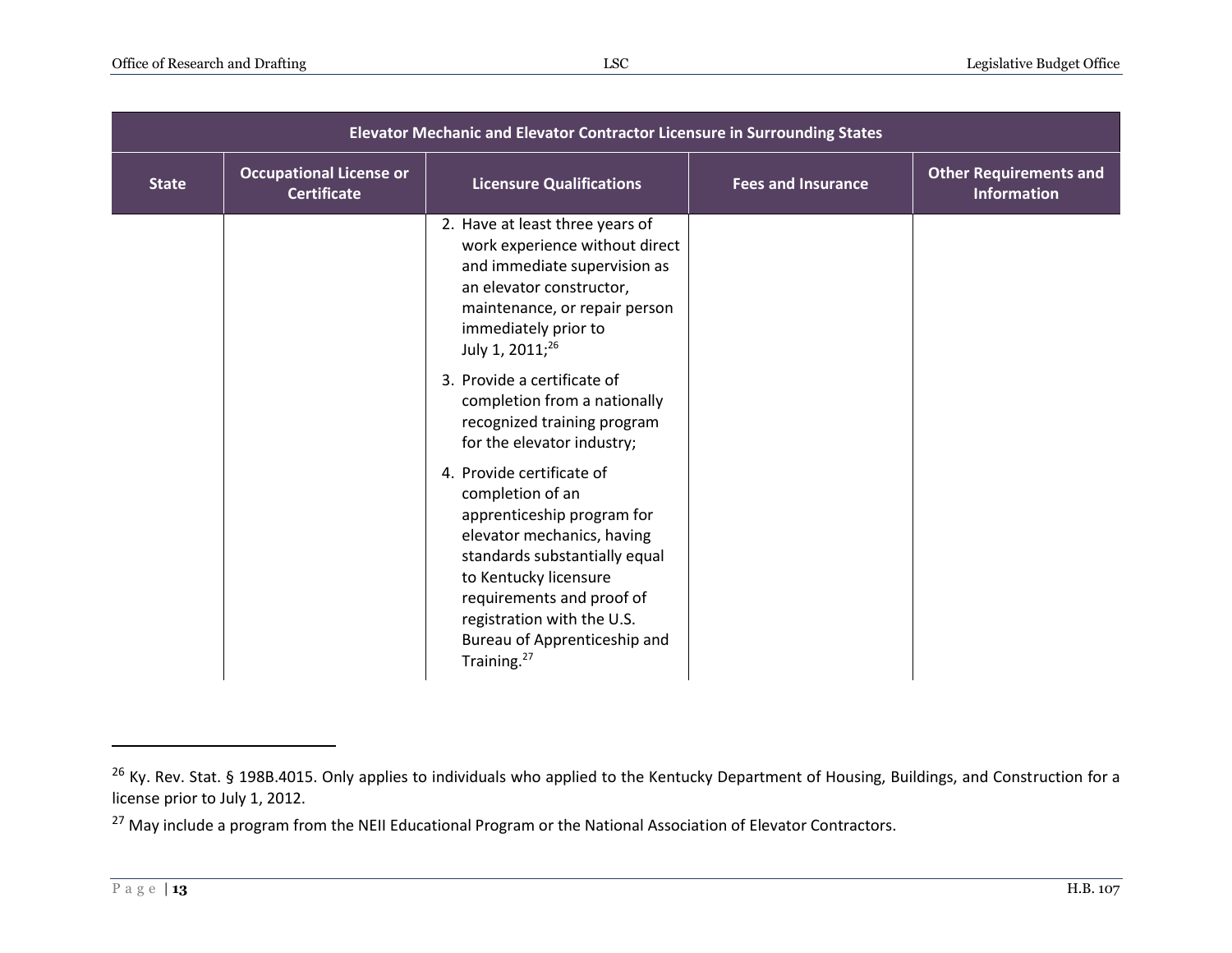| Elevator Mechanic and Elevator Contractor Licensure in Surrounding States |                                                                   |                                                                                                                                                                                                                                                                                                                                                                                                                                                   |                                                                                                                                                                                 |                                                                                                                                                                                                          |
|---------------------------------------------------------------------------|-------------------------------------------------------------------|---------------------------------------------------------------------------------------------------------------------------------------------------------------------------------------------------------------------------------------------------------------------------------------------------------------------------------------------------------------------------------------------------------------------------------------------------|---------------------------------------------------------------------------------------------------------------------------------------------------------------------------------|----------------------------------------------------------------------------------------------------------------------------------------------------------------------------------------------------------|
| <b>State</b>                                                              | <b>Occupational License or</b><br><b>Certificate</b>              | <b>Licensure Qualifications</b>                                                                                                                                                                                                                                                                                                                                                                                                                   | <b>Fees and Insurance</b>                                                                                                                                                       | <b>Other Requirements and</b><br><b>Information</b>                                                                                                                                                      |
|                                                                           | Elevator contractor's<br>license                                  | Must provide the following:<br>1. The number of years engaged<br>in the business of installing,<br>maintaining, or servicing<br>elevators;<br>2. The approximate number of<br>persons to be employed by the<br>contractor;<br>3. Proof of general liability,<br>personal injury, and property<br>damage insurance;<br>4. Criminal record of convictions,<br>if any, as verified by criminal<br>background checks;<br>5. Proof the contractor will | \$240 annual license fee.<br>Must prove the applicant has<br>general liability coverage of at<br>least \$1 million for injury or<br>death and \$500,000 for<br>property damage. | Must complete at least<br>eight hours of continuing<br>education annually.                                                                                                                               |
|                                                                           | <b>Emergency and temporary</b><br>elevator mechanic's<br>licenses | employ or is employing a<br>licensed elevator mechanic.<br>Must have combination of<br>documented experience and<br>education sufficient to perform<br>elevator work without direct and<br>immediate supervision, as confirmed<br>by a licensed elevator contractor.                                                                                                                                                                              | \$96 license fee for both.                                                                                                                                                      | Emergency license is valid<br>for 45 days and renewable<br>by the Department during<br>a state of emergency.<br>Temporary licenses are<br>valid for one year and<br>renewable for an<br>additional year. |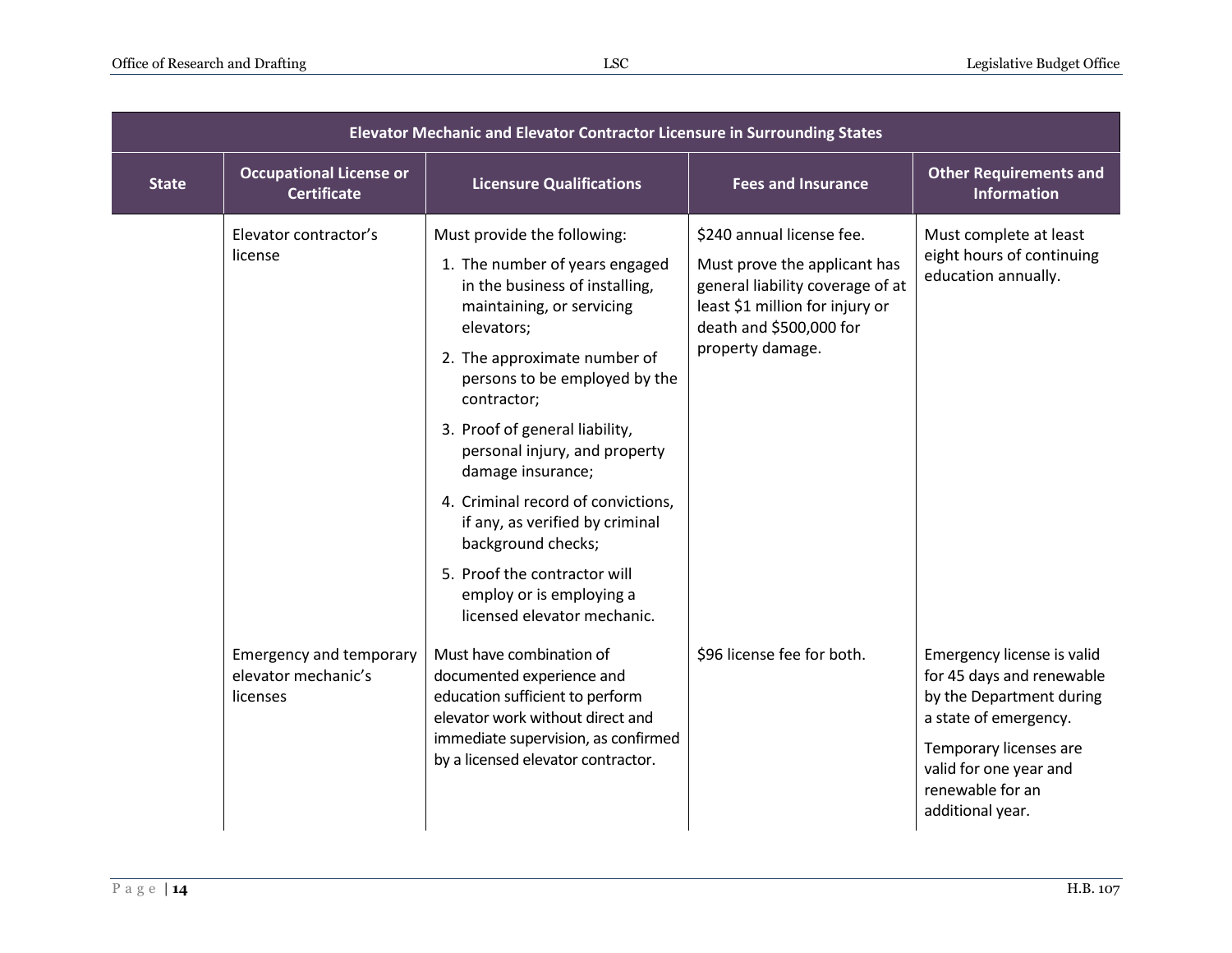| Elevator Mechanic and Elevator Contractor Licensure in Surrounding States |                                                      |                                                                                                                                                                                                                                                                                                                                                                                                                                                                         |                                                                             |                                                     |
|---------------------------------------------------------------------------|------------------------------------------------------|-------------------------------------------------------------------------------------------------------------------------------------------------------------------------------------------------------------------------------------------------------------------------------------------------------------------------------------------------------------------------------------------------------------------------------------------------------------------------|-----------------------------------------------------------------------------|-----------------------------------------------------|
| <b>State</b>                                                              | <b>Occupational License or</b><br><b>Certificate</b> | <b>Licensure Qualifications</b>                                                                                                                                                                                                                                                                                                                                                                                                                                         | <b>Fees and Insurance</b>                                                   | <b>Other Requirements and</b><br><b>Information</b> |
| Michigan $^{28}$                                                          | Elevator journeyman<br>license                       | Satisfies one of the following:<br>1. Have at least three years of<br>experience in either:<br>a. Elevator contractor work of<br>supervising installation or<br>repair; or<br>b. Installation, alteration,<br>maintenance, repair,<br>servicing, inspecting, or<br>adjusting elevator<br>equipment. <sup>29</sup><br>2. Successfully pass an<br>examination approved by the<br>Michigan Elevator Safety Board<br>and prove three years of<br>continuous employment as a | \$176 examination fee.<br>\$45 fee for initial license and<br>renewal. $30$ | License may be renewed<br>annually.                 |
|                                                                           |                                                      | supervisor of elevator<br>construction or service, or as an                                                                                                                                                                                                                                                                                                                                                                                                             |                                                                             |                                                     |

<sup>28</sup> Mich. Comp. Laws §§ 338.2155, 338.2156, 338.2157, 338.2158, 408.802, 408.803, 408.807, 408.808, 408.810, 408.812, 408.813, 408.814, 408.814a, 408.815, and 408.816.

<sup>&</sup>lt;sup>29</sup> A degree in electrical or mechanical engineering from a recognized college or university may be considered the equivalent of one year toward qualification for a journeyman license.

<sup>&</sup>lt;sup>30</sup> [Fee rates for elevator journeyman license.](https://detroitmi.gov/Portals/0/docs/Permits/BSEED/Elevator/GENERAL%20FEE%20SCHEDULE.pdf)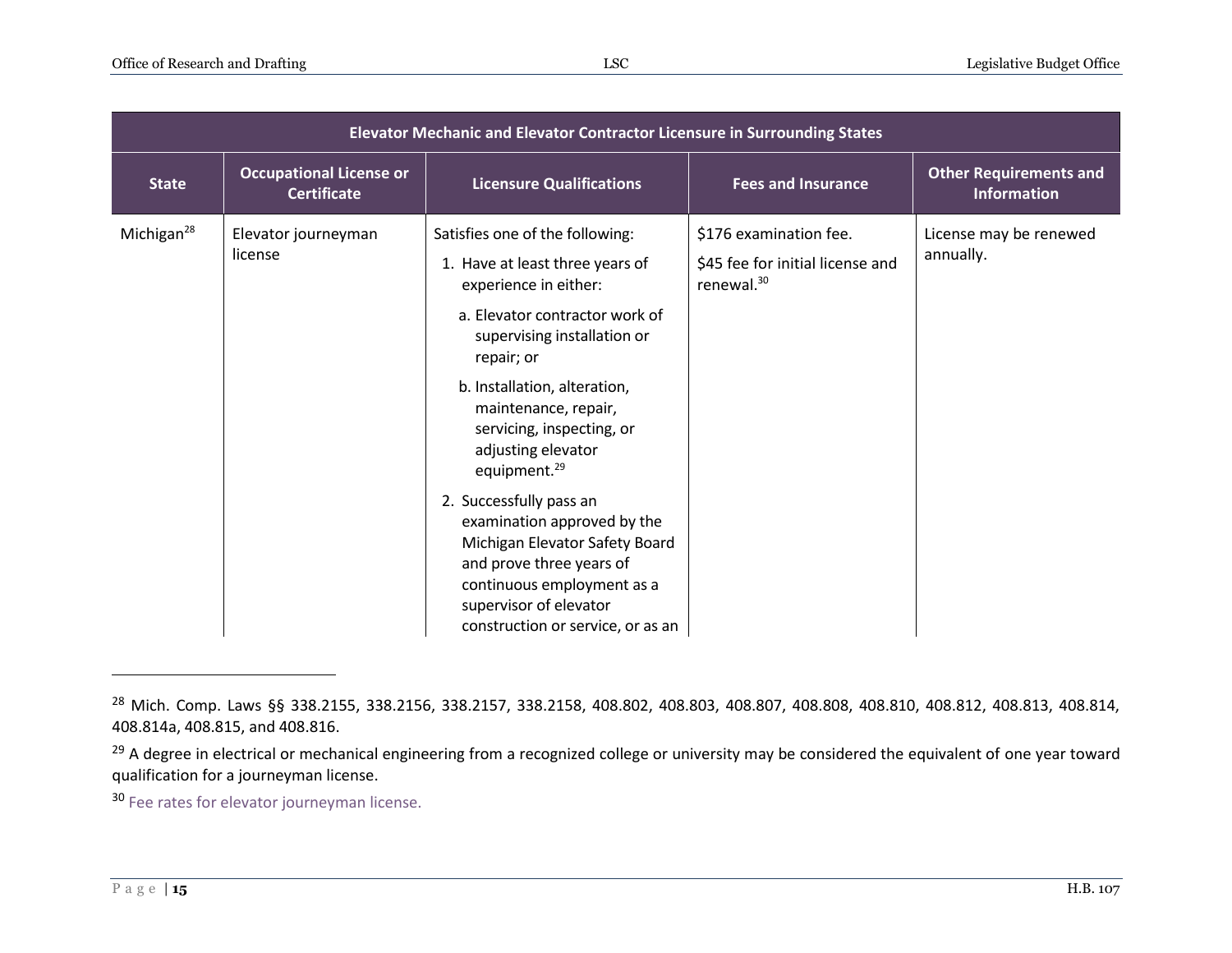| Elevator Mechanic and Elevator Contractor Licensure in Surrounding States |                                                      |                                                                                                                                                                                                                                                                                                                                                                       |                                                                                                                          |                                                     |  |
|---------------------------------------------------------------------------|------------------------------------------------------|-----------------------------------------------------------------------------------------------------------------------------------------------------------------------------------------------------------------------------------------------------------------------------------------------------------------------------------------------------------------------|--------------------------------------------------------------------------------------------------------------------------|-----------------------------------------------------|--|
| <b>State</b>                                                              | <b>Occupational License or</b><br><b>Certificate</b> | <b>Licensure Qualifications</b>                                                                                                                                                                                                                                                                                                                                       | <b>Fees and Insurance</b>                                                                                                | <b>Other Requirements and</b><br><b>Information</b> |  |
|                                                                           | Elevator contractor's                                | elevator constructor,<br>serviceperson, maintenance<br>person, or repairperson.<br>Must have five years of experience                                                                                                                                                                                                                                                 | \$142 fee for initial license or                                                                                         |                                                     |  |
|                                                                           | license                                              | as an elevator constructor or                                                                                                                                                                                                                                                                                                                                         | renewal. $31$                                                                                                            |                                                     |  |
|                                                                           |                                                      | journeyman, or the equivalent.                                                                                                                                                                                                                                                                                                                                        | Have liability insurance of at<br>least \$1 million for each<br>occurrence and at least<br>\$2 million in the aggregate. |                                                     |  |
| West<br>Virginia <sup>32</sup>                                            | Elevator mechanic's<br>license                       | Must do one of the following:<br>1. Successfully complete<br>educational programs that are<br>registered with the U.S. Bureau<br>of Apprenticeship and Training,<br>including all required<br>examinations and work<br>experience;<br>2. Provide the West Virginia<br><b>Commissioner of the Division</b><br>of Labor with an acceptable<br>combination of documented | \$180 fee for initial license or<br>renewal (two-year license<br>duration).                                              |                                                     |  |

<sup>&</sup>lt;sup>31</sup> [Fee rates for elevator contractor license.](https://detroitmi.gov/Portals/0/docs/Permits/BSEED/Elevator/GENERAL%20FEE%20SCHEDULE.pdf)

<sup>32</sup> W. Va. Code §§ 21-3C-1, 2, 10a, 10b, and 11; W. Va. Code of State Rules §§ 42-21-11 and 42-21A-15.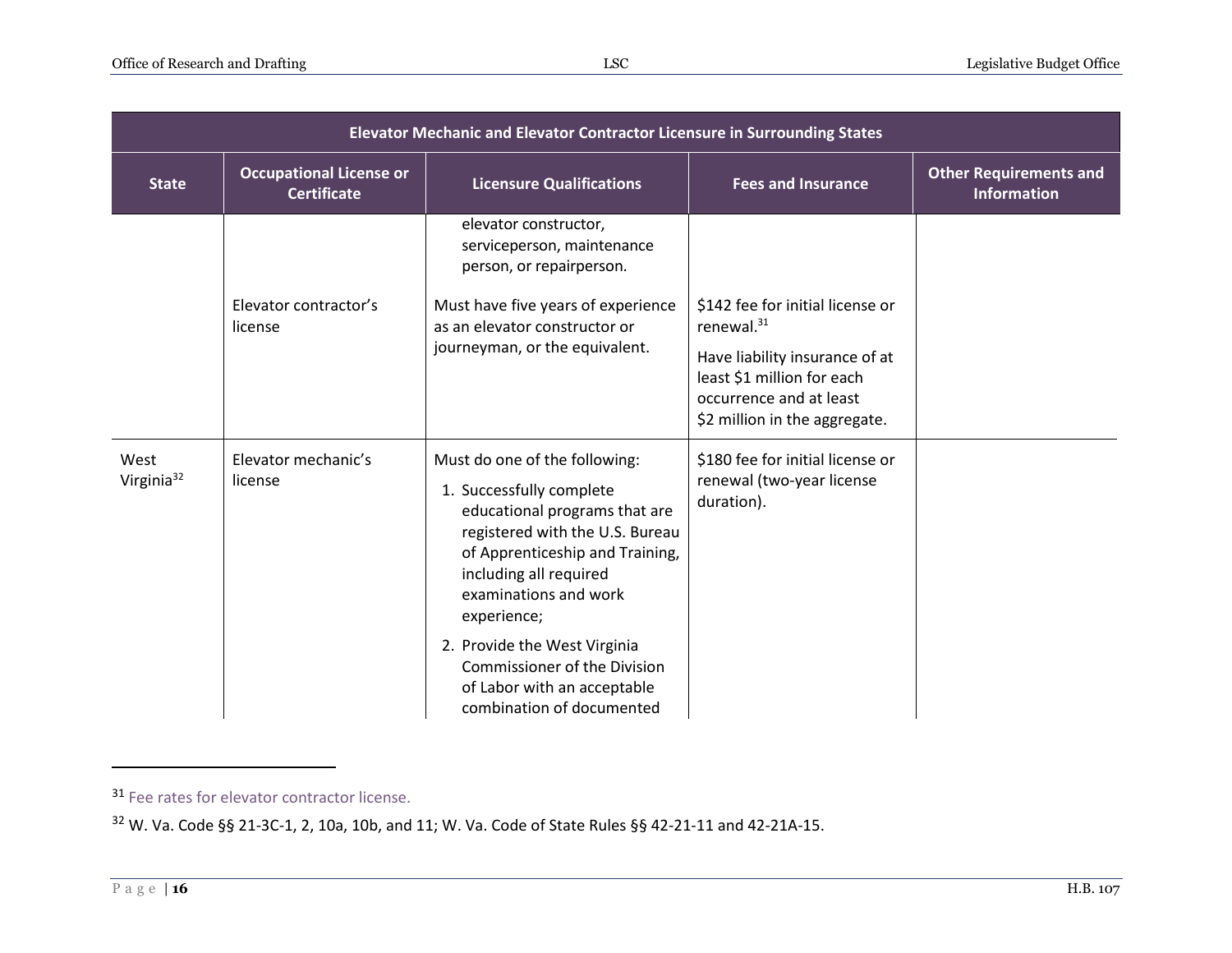| Elevator Mechanic and Elevator Contractor Licensure in Surrounding States |                                                      |                                                                                                                                                                                                                                                                                                    |                                                                             |                                                     |
|---------------------------------------------------------------------------|------------------------------------------------------|----------------------------------------------------------------------------------------------------------------------------------------------------------------------------------------------------------------------------------------------------------------------------------------------------|-----------------------------------------------------------------------------|-----------------------------------------------------|
| <b>State</b>                                                              | <b>Occupational License or</b><br><b>Certificate</b> | <b>Licensure Qualifications</b>                                                                                                                                                                                                                                                                    | <b>Fees and Insurance</b>                                                   | <b>Other Requirements and</b><br><b>Information</b> |
|                                                                           |                                                      | experience and educational<br>credits, including:                                                                                                                                                                                                                                                  |                                                                             |                                                     |
|                                                                           |                                                      | a. At least four years of active<br>experience in the elevator<br>industry; and                                                                                                                                                                                                                    |                                                                             |                                                     |
|                                                                           |                                                      | b. A minimum score of 70% on<br>a written competency<br>examination approved or<br>provided by the Division.                                                                                                                                                                                       |                                                                             |                                                     |
|                                                                           | Accessibility technician's<br>license                | Must do one of the following:<br>1. Complete an accessibility<br>training program;                                                                                                                                                                                                                 | \$180 fee for initial license or<br>renewal (two-year license<br>duration). |                                                     |
|                                                                           |                                                      | 2. Have at least 18 months of<br>experience in construction,<br>maintenance, or service and<br>repair of elevators; at least one<br>year of vocational training or<br>an associate's degree in a<br>related field; and obtain a<br>minimum score of 70% on a<br>written competency<br>examination. |                                                                             |                                                     |